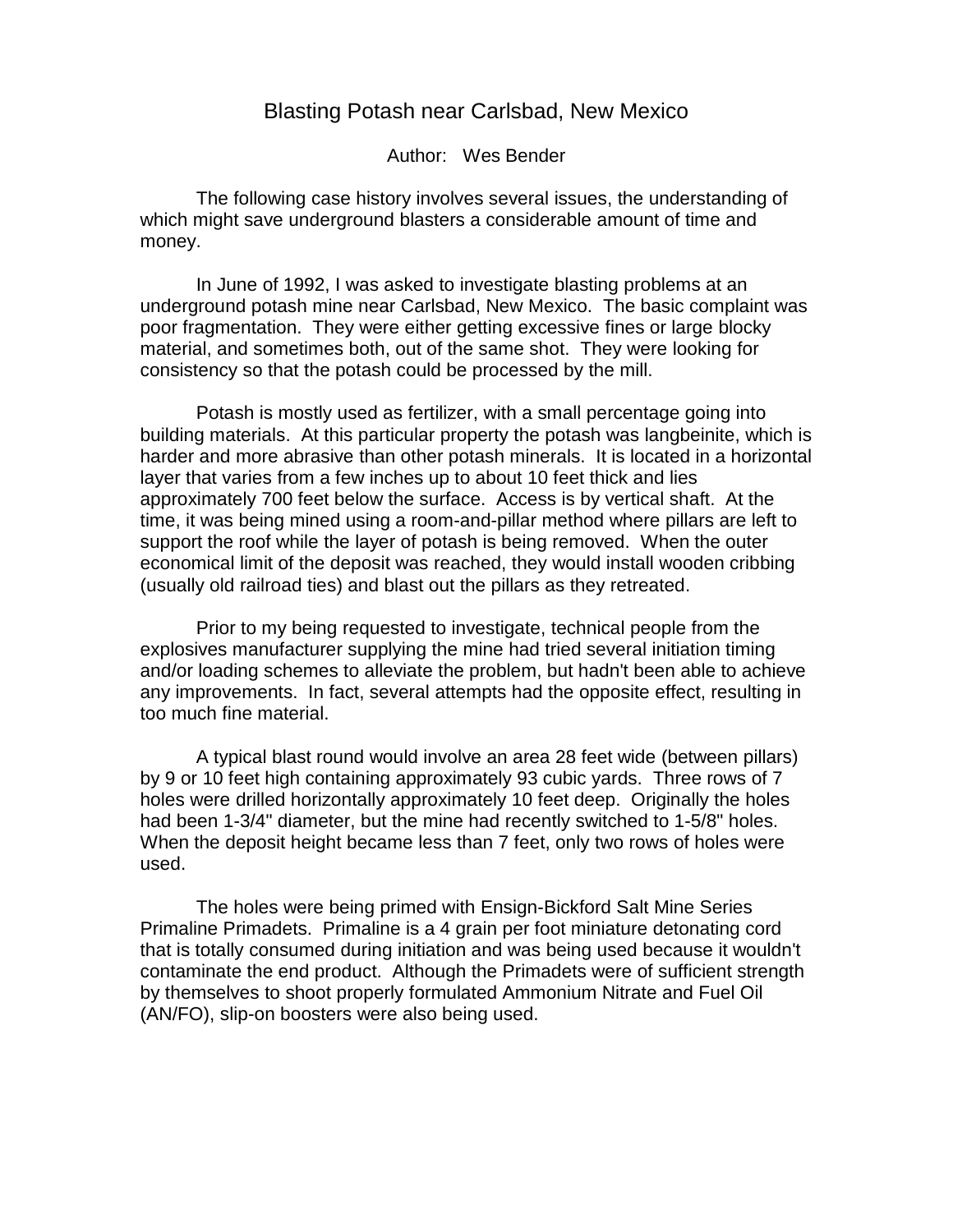The initiator/booster combination was pushed to the bottom of the hole, priming in an indirect manner (initiator pointing toward the bottom rather than the collar of the hole). This was being done because of concerns that the booster, if folded back and pointed toward the collar, could possibly be set off by the Primaline, negating the delay element in the Primadet.

In the bottom row, the center five holes had 25 ms delays, with 400 ms in the two end holes. The second row used 400 ms in the center five holes, with 600 ms in the end holes. The top row used 600 ms in the center five holes, with 800 ms in the end holes. This is a fairly typical timing pattern in this type of potash or in salt formations and had historically given them good results.

The holes were loaded pneumatically with AN/FO, with the rib holes (holes at the end of each row) containing a 6 foot column of AN/FO and the rest 5 feet. Powder factor was usually 0.9 lbs/cu yd, but could occasionally get as high as 1.2 lbs/cu yd.

I watched and evaluated the drilling, loading and shooting of several rounds. As my observations progressed, several things were noted that had an adverse impact on their blasting results. The first thing I noticed was that, although the mine foreman marked the collar locations accurately, the actual placement and slope angle of the holes varied considerably from driller to driller. (The top row was to be drilled horizontally, while the other two rows inclined upward slightly.) The second thing that became apparent was that the holes were never blown clean between drilling and loading.

The third problem noticed was the condition of the AN/FO that was being loaded with a pressure pot. The blaster had a difficult time loading the holes because of the large amount of fines in the AN/FO. A check of the product showed that there were very few ammonium nitrate prills left intact. (When blowing AN/FO into a horizontal hole, the prills are carried along by a column of air. At the end of the loading hose, the air makes a 180 degree turn and returns via the annular space around the hose. The prills have enough momentum that they can't make the turn and impact into the column that is building. Density of the load is controlled by the velocity of the air in the pipe and, to a lesser extent, the speed at which the blaster withdraws the pipe. If the prills are reduced to fines and powder, they make loading extremely difficult. A lot of the finer material makes the turn and is carried back out of the hole. The fine material that does impact and remain in the hole is usually at a higher density than desired.)

After a round was loaded and connected and the area cleared, it was detonated. The results were definitely not good. There was a considerable amount of AN/FO that did not detonate. There was also a fair amount of blocky ore accompanied by an excessive amount of fines. The explosive and/or method was definitely not doing its job.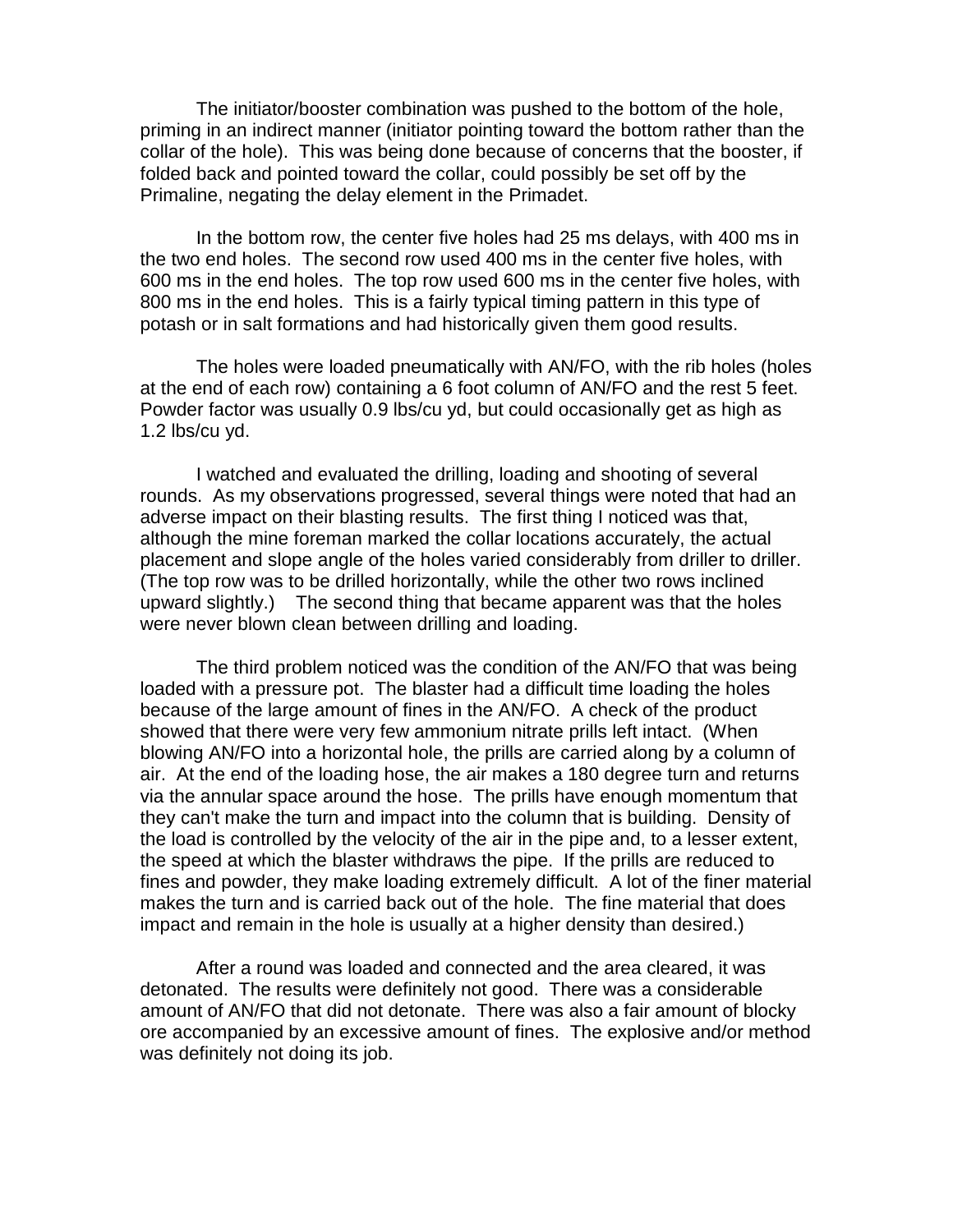In my investigation, I learned that fragmentation had been acceptable up to the time that the mine switched to a new explosive supplier (who happened to be a friend of the new mine superintendent). He convinced the mine that they could save money by switching to 40,000 lb shipments in drop trailers rather than the previous supplier's 15,000 lb deliveries. Under the old scheme, the AN/FO arrived in a bobtail van, was unloaded and then lowered down to the underground magazine. With the new less expensive drop-trailer deliveries, the AN/FO was stored in the trailer on the surface until it was needed.

Some of you may be familiar with the way that elevated temperatures affect prilled ammonium nitrate. For those who aren't, prilled ammonium nitrate undergoes a phase change at a temperature of 90 degrees. At this temperature, ammonium nitrate changes crystalline form, with the higher temperature material having a lower density than its lower temperature counterpart. As the temperature rises above 90 degrees, the AN crystals grow in volume and the prill tends to fall apart. Cycling up and down through 90 degrees accentuates the problem and results in excessive fines. As previously mentioned these fines tend to plug pneumatic loading equipment, are carried back out of the hole more easily during loading and have an impact on the density of the product in the loaded hole. Daytime high temperatures in Southern New Mexico in the summer are often well above 90 degrees and the AN/FO in the drop trailers was cycling and causing problems.

In addition to the problem of loading difficulty was the impact that the density of the loaded product had on its performance. Nearly all explosives have a critical diameter, below which they will not propagate. AN/FO that is properly formulated, is at the correct specific gravity and is properly confined will shoot down to about 1 inch diameter. Increasing the density or changing other parameters can cause the critical diameter to increase. In the case of this potash mine, several things were taking place that affected whether or not the AN/FO would shoot properly. (1) Failure to clean the holes before loading resulted in the occasional spot where the diameter was not a clean 1-5/8". (2) Attempting to load AN/FO that had "cycled" from the elevated surface temperatures not only resulted in a lot of wasted material, but also meant that the AN/FO that did stay loaded in the holes was at a somewhat higher density. (3) This higher density was aggravated slightly by the 4 grain Primaline as it detonated toward the cap in the bottom of the hole. It would blow a small "tunnel" down through the column and the surrounding AN/FO density would be increased further. (4) Another possible contributing factor was the "indirect" priming that was selected when they used the slip-on booster. The initiation was pointed in the wrong direction.

I had some fresh AN/FO delivered (not using any from the surface trailer inventory) and then supervised the loading of a typical round, cleaning out the holes prior to loading, deleting the slip-on boosters and reorienting the cap to point toward the collar. "Spiders" were used to hold the caps centralized in the holes.